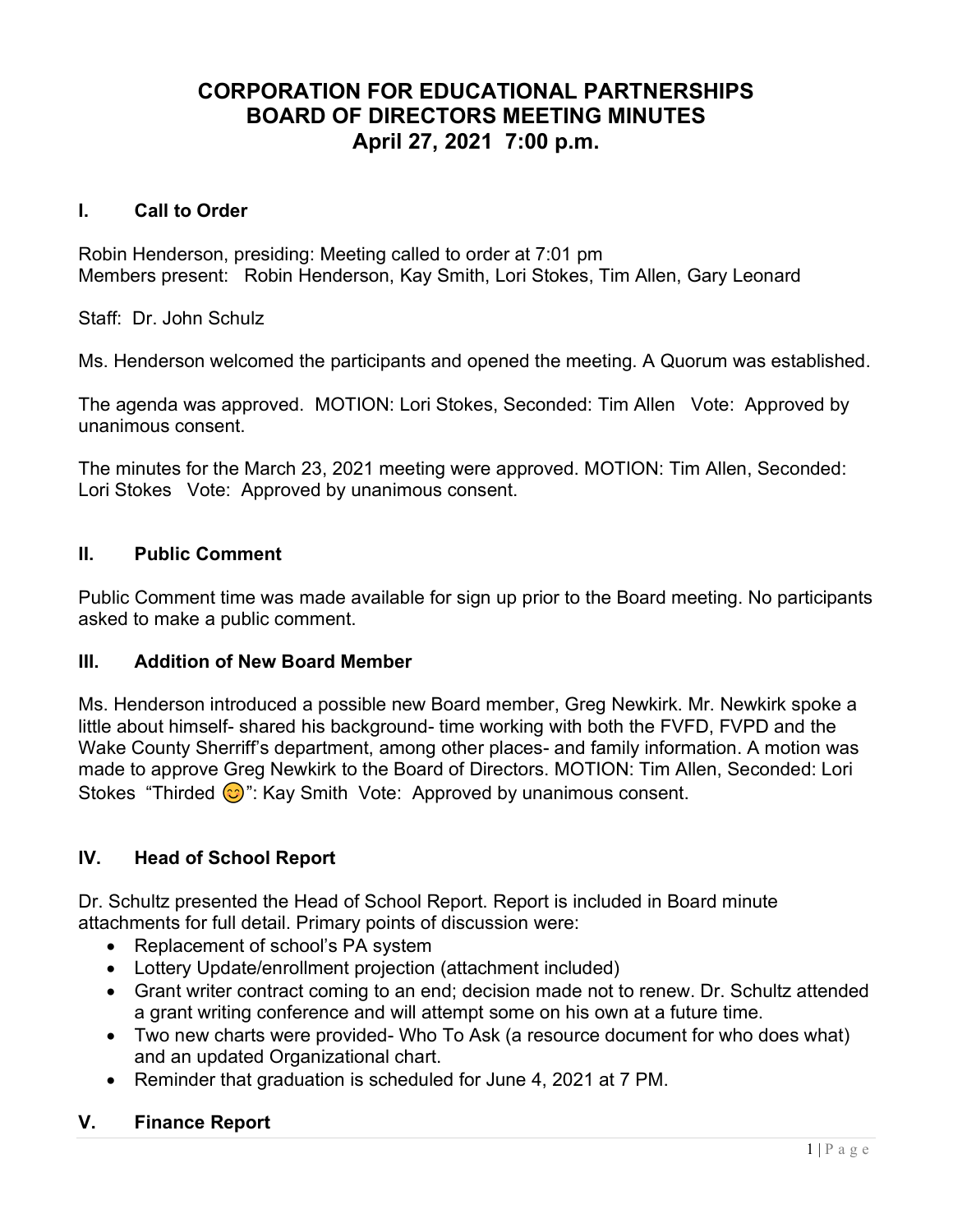Sarah Karsen gave brief update on finances. Attachments of what was discussed are included in minutes package. Financial highlights included:

- ESSER II fund allotment has been approved; funds will go toward learning loss, extended day, and summer school.
- ESSER III fund allotment has not yet been approved, but we are anticipating it will be approximately double the amount of the ESSER II allotment.
- Next year's budget is currently being worked on.
- Employee retention credit discussed.

Reports are included in the attachments to the minutes.

### VI. New Policy

Dr. Schultz provided a policy covering Hiring Procedures for the school. The policy includes the hiring process, personnel requisitions, job postings, internal and external candidates, the interview process and job offers. A motion was made to approve the Hiring Procedures Southern Wake Academy document. MOTION: Tim Allen, Seconded: Lori Stokes Vote: Approved by unanimous consent.

## VII. State of the School

Ethan Burton provided an update on the Middle School. He followed up on 3 items the Board requested of him at the last meeting:

- Consistency with schedules
- Communication between teachers, students and parents
- The fail rate of the Middle School students

Dennis Noble provided an update on the High School. The update included:

- 45% of HS students are now in-person
- 90% of seniors are set to graduate; school working very closely with families to get a plan together for the others
- High School fall credit recovery status
- Teacher Evaluations
- Support services being provided for failing/struggling students
- Prom May 15, 2021

Attachments with full detail for both schools are included in the minutes attachments.

Accommodations made for students currently in a hybrid program due to a gymnastics team commitment were discussed. The decision was made to not continue to offer the hybrid option; however, students currently enrolled at SWA may continue until they no longer need the option.

Board training will be conducted the first week of May 2021.